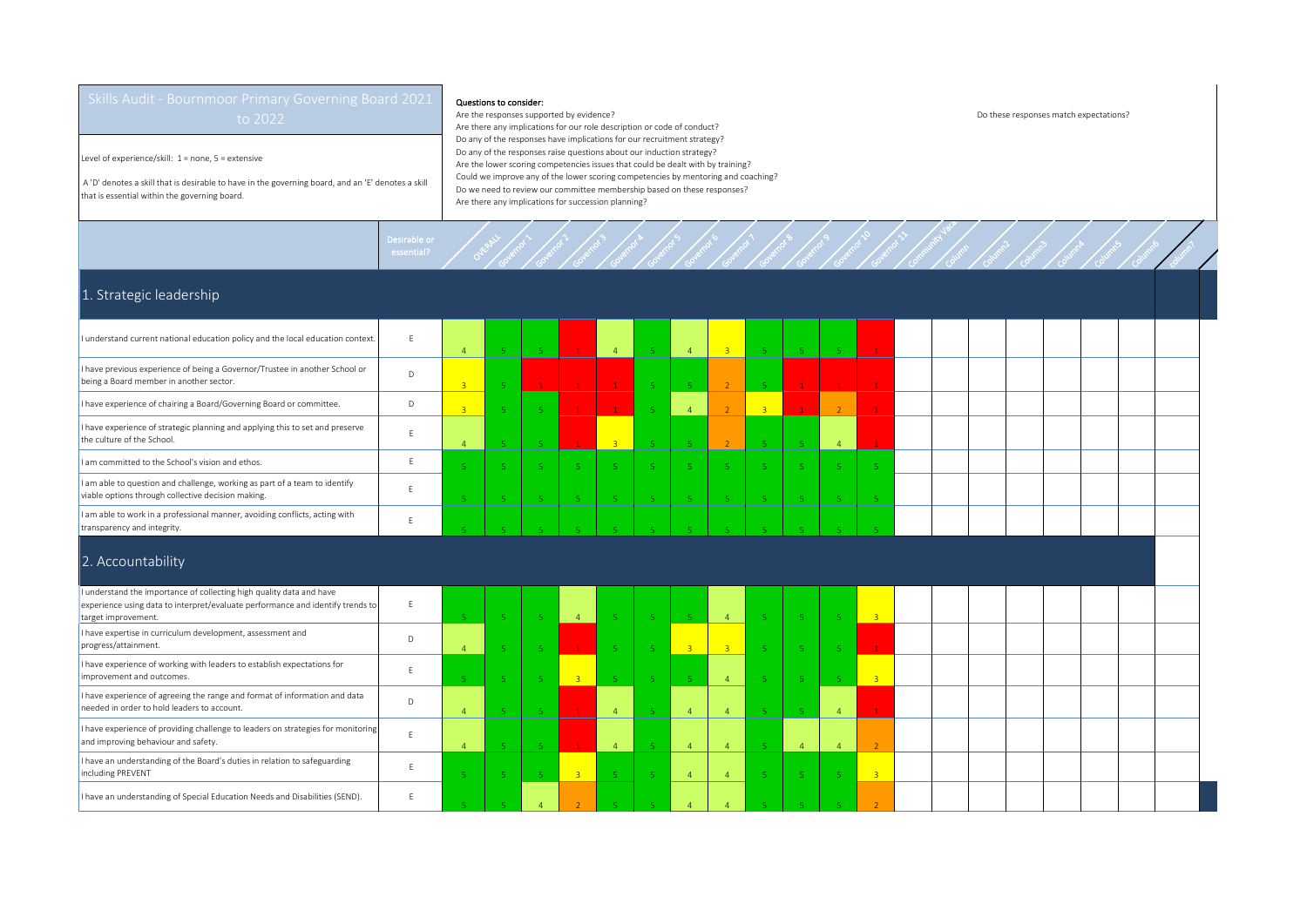| I have financial management experience including funding allocation/budget<br>monitoring and contributing to financial self-evaluation and efficiency drives.                                 | E              | $\overline{4}$            | $\mathbf{R}$                   |                |                       | $\overline{4}$           |                | $-5$                     | $\overline{3}$              | $\overline{4}$          |                | $\overline{4}$          |                         |  |  |  |  |  |
|-----------------------------------------------------------------------------------------------------------------------------------------------------------------------------------------------|----------------|---------------------------|--------------------------------|----------------|-----------------------|--------------------------|----------------|--------------------------|-----------------------------|-------------------------|----------------|-------------------------|-------------------------|--|--|--|--|--|
| I have experience of basing funding decisions on organisational priorities and<br>the ability to interpret financial data and question financial performance<br>against strategic priorities. | $\mathsf E$    | $\overline{4}$            | -5                             |                |                       | $\overline{\mathbb{Q}}$  |                | -5                       | $\overline{3}$              | $\overline{3}$          | $\overline{3}$ | $\overline{4}$          |                         |  |  |  |  |  |
| I have experience of procurement/purchasing.                                                                                                                                                  | D              | $\overline{3}$            | -5                             | $\overline{3}$ |                       | J,                       |                | $\overline{\phantom{a}}$ |                             | $\overline{2}$          | $\overline{3}$ | $\overline{4}$          | $\overline{3}$          |  |  |  |  |  |
| I have experience of property and premises management.                                                                                                                                        | D              | $\overline{R}$            | 5 <sub>1</sub>                 | $\overline{4}$ |                       | $\overline{3}$           |                | $\overline{\mathbf{3}}$  |                             | $\overline{3}$          | $\overline{3}$ | $\overline{3}$          |                         |  |  |  |  |  |
| I have experience of HR policy and processes, including employment<br>legislation, recruitment, performance management and pay.                                                               | E              | $\overline{4}$            | 5 <sub>1</sub>                 | $\overline{4}$ | $\mathbf{E}^{\prime}$ | $\overline{a}$           |                | $\overline{4}$           | $\overline{4}$              | $\overline{2}$          | $\overline{4}$ | $\overline{4}$          |                         |  |  |  |  |  |
| I have experience of school sector HR policy and processes.                                                                                                                                   | D              | $\overline{3}$            | $\mathsf S$                    | $\overline{4}$ |                       | $\overline{4}$           | $\overline{4}$ | $\overline{4}$           | 3 <sup>2</sup>              | $\overline{3}$          | 3 <sup>°</sup> | 3 <sup>°</sup>          |                         |  |  |  |  |  |
| I have experience of change management (overseeing a merger or an<br>organisational restructure).                                                                                             | D              | $\overline{4}$            | $\sqrt{5}$                     | $\overline{4}$ |                       | $\overline{4}$           | $\mathbf{q}$   | $\overline{5}$           | $\overline{4}$              | $\overline{4}$          | $\overline{4}$ | $\overline{2}$          | $\overline{z}$          |  |  |  |  |  |
| I have experience of preparing for and responding to external oversight e.g.<br>external audit.                                                                                               | D              | $\overline{4}$            | $-5$                           | $\overline{4}$ | $\mathbf{R}$          | $\overline{4}$           |                | $\overline{4}$           | $\overline{5}$              | -51                     | <b>K</b>       | $\overline{4}$          |                         |  |  |  |  |  |
| I have experience of inspection and oversight in the school sector e.g. Ofsted.                                                                                                               | D              | $\Lambda$                 |                                |                |                       |                          |                |                          |                             |                         |                |                         |                         |  |  |  |  |  |
| 3. People                                                                                                                                                                                     |                |                           |                                |                |                       |                          |                |                          |                             |                         |                |                         |                         |  |  |  |  |  |
| am committeed to the role of Governor/Trustee, demonstrated by good<br>attendance (at meetings, monitoring visits and training)                                                               | E              | $\mathbf{r}_i$            | -51                            |                |                       | $\overline{4}$           |                | $\overline{4}$           |                             | $\mathbf{r}_\mathrm{c}$ |                | $\overline{5}$          |                         |  |  |  |  |  |
| I am willing to devote time, enthusiasm and effort to the duties of and<br>responsibilities of a Governor/Trustee.                                                                            | $\mathsf{E}^-$ | $\mathbf{r}_i$            | $-5$                           | -5.            | -51                   | -5                       | <b>K</b>       | $\overline{4}$           | $\mathcal{L}_{\mathcal{A}}$ | $\mathbf{R}^{\prime}$   | -51            | 5 <sub>o</sub>          |                         |  |  |  |  |  |
| I am committed to my own professional development as a Governor/Trustee<br>and understand the impact professional development has on my role.                                                 | E              |                           | $\sqrt{5}$                     |                |                       | -5                       |                | $\mathbf{R}$             | $\overline{4}$              |                         | i5             | -5                      |                         |  |  |  |  |  |
| I am a good communicator and committed to building strong collaborative<br>relationships.                                                                                                     | E              | $\overline{4}$            | -5                             |                | -51                   | -5                       |                | $\overline{4}$           | $\overline{4}$              | $\mathbf{r}_i$          |                | 5 <sub>1</sub>          |                         |  |  |  |  |  |
| understand the need for and am committed to upholding the<br>Governors/Trustees Code of Conduct.                                                                                              | $\mathsf E$    |                           | -5                             |                |                       | $\overline{5}$           |                | $\overline{5}$           |                             |                         |                | 5                       |                         |  |  |  |  |  |
| I am able to discuss sensitive issues.                                                                                                                                                        | $\mathsf E$    |                           | -51                            |                |                       | -5                       |                | -5                       | -5                          | -51                     |                | $\overline{\mathbf{5}}$ |                         |  |  |  |  |  |
| I am able to demonstrate a commitment to ethical behaviour and values,<br>honesty, independence of thought and sound judgement.                                                               | E              |                           | -5.                            |                |                       | $\overline{\phantom{a}}$ |                | $\sqrt{5}$               | $\sqrt{5}$                  | $\overline{5}$          |                | 5                       |                         |  |  |  |  |  |
| I am committed to equal opportunities and the promotion of diversity.                                                                                                                         | $\mathsf E$    | $\overline{\mathbf{r}}_i$ | $\sqrt{5}$                     | -5.            | 5                     | $\sqrt{5}$               | $5^{\circ}$    | $\sqrt{5}$               | $\sqrt{5}$                  | $\,$ 5 $\,$             | 5 <sup>°</sup> | $\sqrt{5}$              |                         |  |  |  |  |  |
| I am willing to reflect, listen and learn from views of others and accept<br>impartial advice.                                                                                                | E              |                           |                                |                |                       |                          |                |                          |                             |                         |                |                         |                         |  |  |  |  |  |
| 4. Structures                                                                                                                                                                                 |                |                           |                                |                |                       |                          |                |                          |                             |                         |                |                         |                         |  |  |  |  |  |
| I am familiar with the strategic nature of the Board's responsibilities and how<br>this differs from and works with others including senior leaders.                                          | $\mathsf E$    | $\overline{4}$            | -5                             |                | $\overline{3}$        |                          |                | - 5                      | $\overline{4}$              | $\overline{4}$          | $\overline{4}$ | $\overline{4}$          | $\overline{\mathbf{3}}$ |  |  |  |  |  |
| I have experience of reviewing governance structures.                                                                                                                                         | D              | $\overline{4}$            | $\langle \mathbf{r}_i \rangle$ |                |                       | $\overline{4}$           | $\mathbf{r}$   | $\mathbf{R}$             | $\overline{3}$              | $\overline{4}$          | $\overline{3}$ | $\overline{3}$          |                         |  |  |  |  |  |